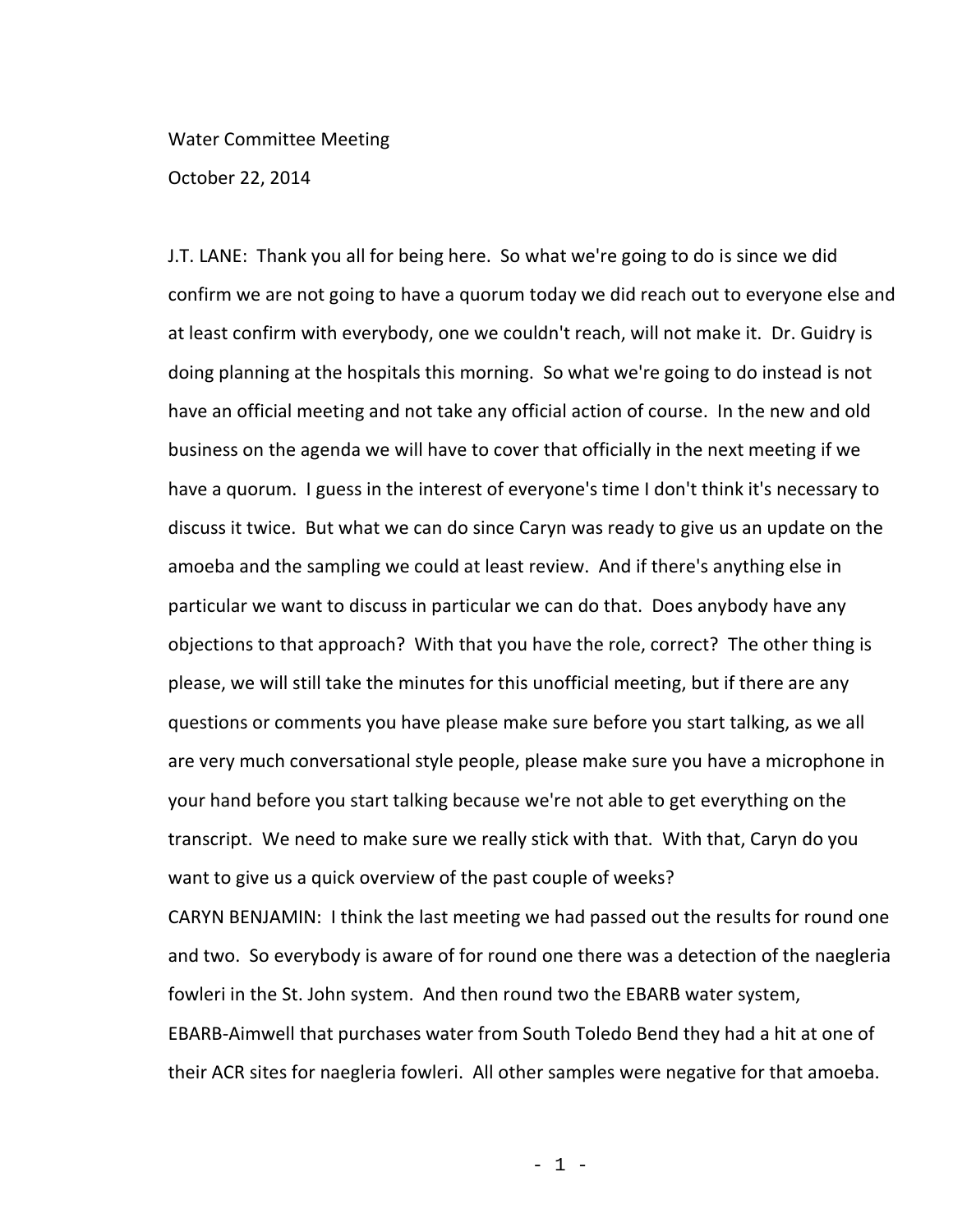So round three consisted of two ground water systems. Those results were negative for the amoeba, for the naegleria fowleri. Round four consisted of two water systems, two surface water systems and those results were also negative for naegleria fowleri, however both raw water samples had amoebas present, thermophilic amoebas, and also naegleria, but not the fowleri. It looks like one ACR site for Assumption and one ACR site for Schriever had amoebas present, but not naegleria. Round five, that consisted of all surface water systems. Again, there was no detection for the naegleria fowleri, but there were some amoeba present in the raw water and also at a TCR site for Algiers and also Port Sulphur. Looks like Carrollton was just in raw water. Round six, one is Shreveport surface water system, Brownville, and West Highway 80 Ark Road. Again, there is no detection for naegleria fowleri in those samples. It looks like Shreveport had amoebas in the raw water which is common. There was amoeba in one of the ultra filters for West Highway 80 Ark Road TCR site. And we also did another round of sampling at St. Bernard and DeSoto just to confirm that their burn was affective. And again all these were negative just like the last round in May for naegleria fowleri. There were some amoebas present in some of the samples. And that's all the results we have so far. We sampled round seven and eight recently. We're waiting on those results. And we have another round nine to sample next week. Three rounds of sample results, at least two more rounds will be presented at the next meeting. That will conduct our surveillance for the summer. We will test St. John and EBARB once their chlorine burns are done. I believe St. John ends November 18th so we'll probably go out after that and then we'll repeat the sampling in the summer time.

J.T. LANE: Any questions? In the future what are y'all planning? Sort of take a break in the winter, but have y'all started spring planning?

CARYN BENJAMIN: We're going to start next year when we know the water

- 2 -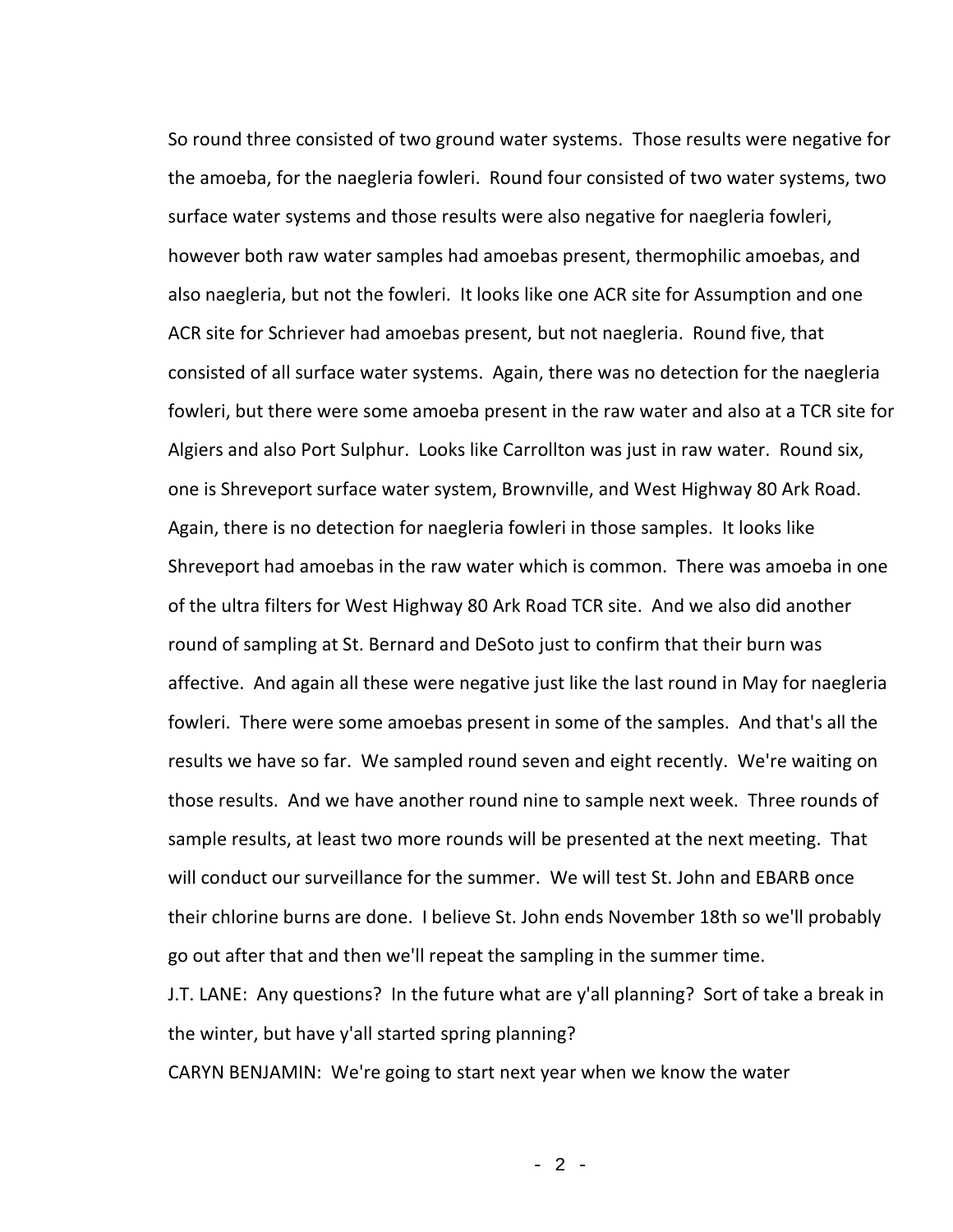temperatures are above 20 degrees Celsius. The lab should be, this time we were waiting for the lab capacity before we started sampling. So hopefully we can start sampling in May or June. I think when we sampled St. Bernard and DeSoto in May of this year, which those samples went to CDC, the DHH lab wasn't ready yet. Those water temperatures I think were just at the 20 degrees Celsius. So sometime in May or early June the temperatures will increase to greater than that. That's when we'll start the surveillance again. I'm not sure if we will be able to get all the systems in the state, but we will try.

J.T. LANE: Those of you who don't remember the public health lab which is currently split up in three different places is now being consolidated into a brand new facility. We've renovated the old DEQ lab that is behind the governor's mansion. They've also expanded it to fully, so that we can fully use the full capacity of the public health lab needs. About 70 percent of all of the tests run in the public health lab are water sample tests. We do a whole array of clinical test, but the vast majority is sampling. The move time will take 30 to 45 days to get all of the equipment that we are moving from Metairie where the bulk of the work is done. But for many of the instruments it's going to take about three months to be tuned and re-commissioned and verified for testing. We are in the process of doing that as well. Any questions about Caryn's update? RANDY HOLLIS: Is there a specific protocol that's ever been established for how the sampling equipment is prepared in the lab, how it's carried out? And I know nothing about the amoeba, nothing, okay. But if it's in the ground water, if it's in the soil, that came from a coauthored report from Jake, that it's in soil and ground water and surface water. I want to make sure there's a protocol that says there's no contamination possibility between the lab and taking the samples. And then are we using the official sites of the system to take it? I hope we're not using fire hydrants or flushing hydrants

- 3 -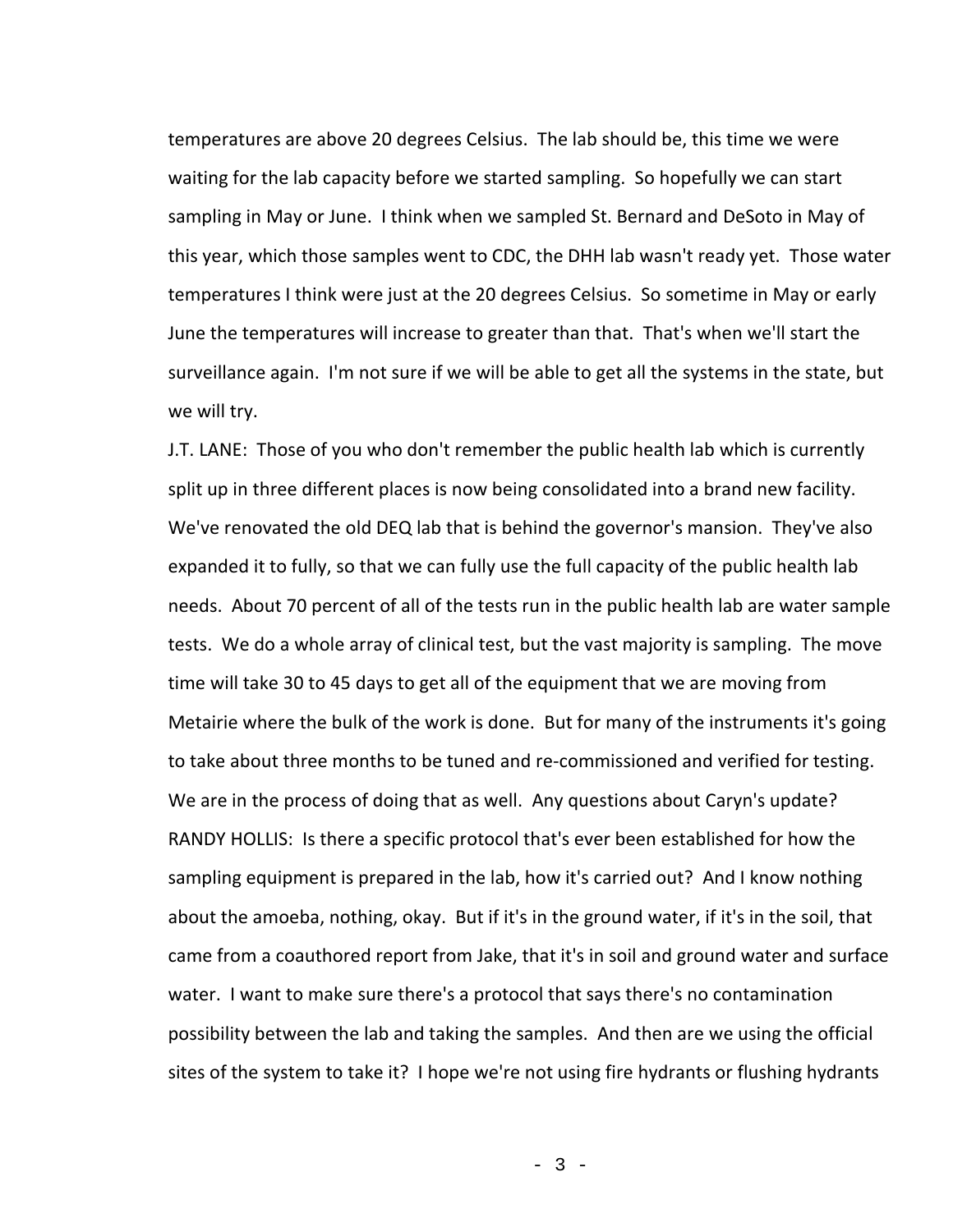because those have weep holes and could get dirt and soil in them.

CARYN BENJAMIN: We typically utilize the monitoring plan portal to pick the sites based on compliance history with the residual and what not and we allow the system to tell us their preference. And we've actually seen it to where some actually prefer us to sample from a hydrant, some preferred sampling from a residence, some preferred the sample station. So we left it up to the water system. Anytime we do sampling from a hydrant it's a minimum of 10 minute flush wide open. When we pull from the other types of taps we always disinfect the tap.

RANDY HOLLIS: Is sampling from a hydrant, I have to ask this, you know more about it than the system does so they're blind just like I would be. Hydrants have so many crevices and holes that I wouldn't dare take a bacteriological sample from a hydrant unless you disinfected it for three hours at 50 parts per million and did all that. Is it really, is that a good idea? And even if they say please take from a hydrant, should you be guiding them and say guys these have weep holes you could get dirt, soil in here. If we're looking for something this specific I don't think taking from a hydrant is a good idea.

PATRICK KERR: We agree.

CARYN BENJAMIN: It is attached to the distribution system so we did flush, that has been determined to be an adequate disinfection, or sterilization other states call it. Just a hot flush through the hydrant. We left it up to the water system, we didn't tell them either way. But I know the hydrants that we have sampled from in like DeSoto those are flush hydrants. I'm not aware of them having any weep holes. I think St. Bernard we did sample some of the big hydrants I guess it does have a weep hole, but we also got positive samples at sample stations and at residences. It's still water from the main and a ten minute flush at wide open I think could get rid of everything.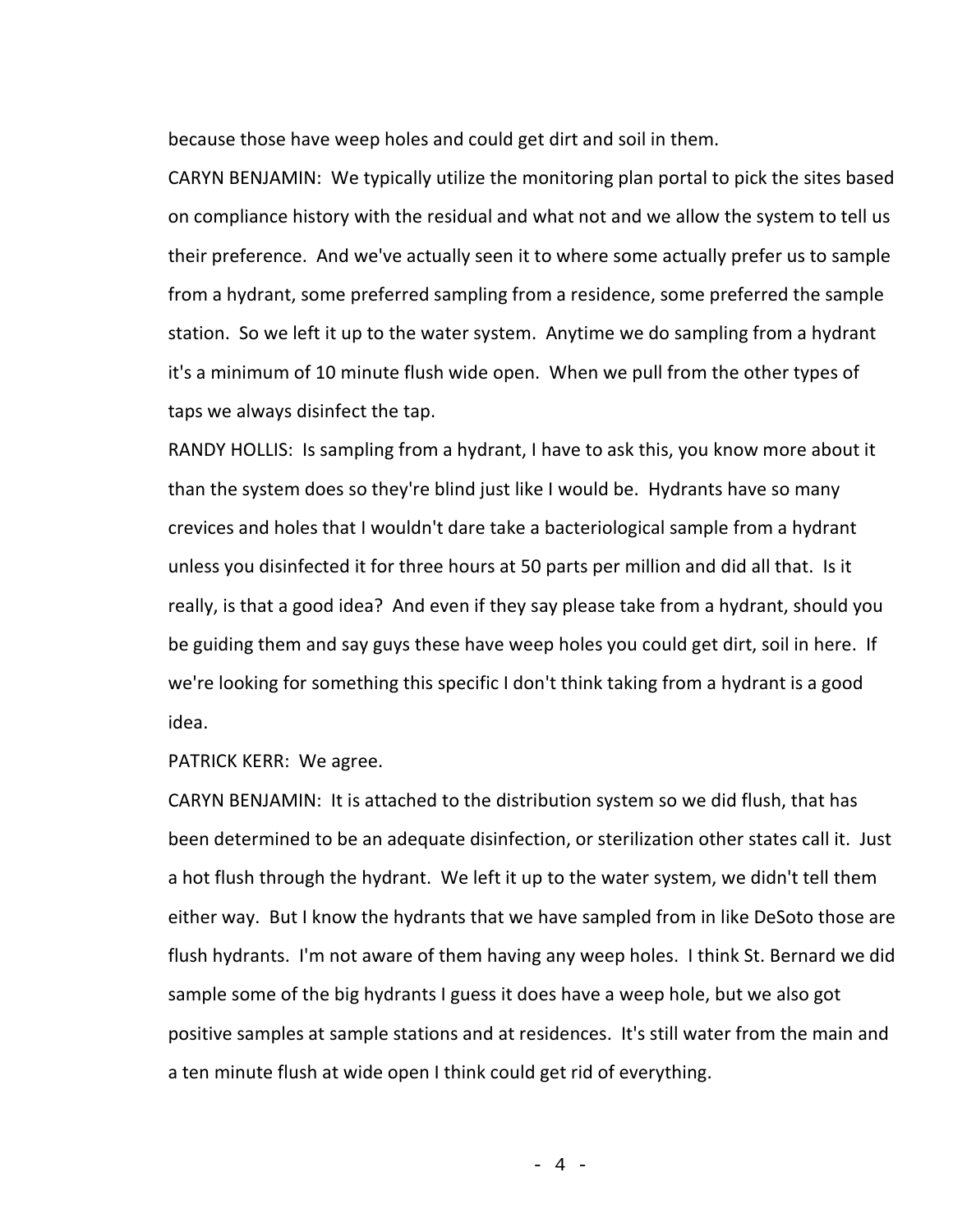J.T. LANE: Bottom line I guess as far as what we've done we wouldn't make a decision based solely on a hydrant sample, but I think it's something that we circle and when Jake is back in town and Dr. Guidry our goal is we need to establish a clear line. RUSTY REEVES: On the flush hydrant that don't have a weep hole it's just like that on a straight pipeline sitting above ground that water is sitting there in that heated environment and in most cases, now as I understand it, it takes chlorine 30 minutes contact time to destroy, kill the bacteria, whatever.

PATRICK KERR: Just to comment I think to follow up with Randy. I think it would be in the department's best interest not to allow it for the simple reason that if you get a positive result it's going to be made public and if it's in fact not indicative of what's in the system we've caused a scare for no reason. We're at ground zero on Ebola in Louisiana unfortunately. I've been in meetings the last couple of weeks and everybody is talking about Louisiana and I just think it would be in our best interest not to do that because there's a lot of turbulence in a hydrant if you look at the mechanics of it. There could be things that don't flush out and when you close the fire hydrant to reduce the pressure on that pressure regulator you've got those weep holes are partially open. The fire hydrant's got to be completely open to close them and so through that turbulence you can pull ground water into that flow. I think you ought to take another look at it just because we're going to scare people and have a false positive. If you do every system in the state one of them is going to get screwed up.

J.T. LANE: We will look at it. Any other questions or comments? Does anybody want to share anything else while we're here? We got that update, there's nothing else left to discuss, this is not an official meeting. I'll say number one thank you to all of you that made it. I'm sorry for those of you that have to drive further than others to get here, but thank you none the less for that time. Rest assured at some point you'll get a pay

- 5 -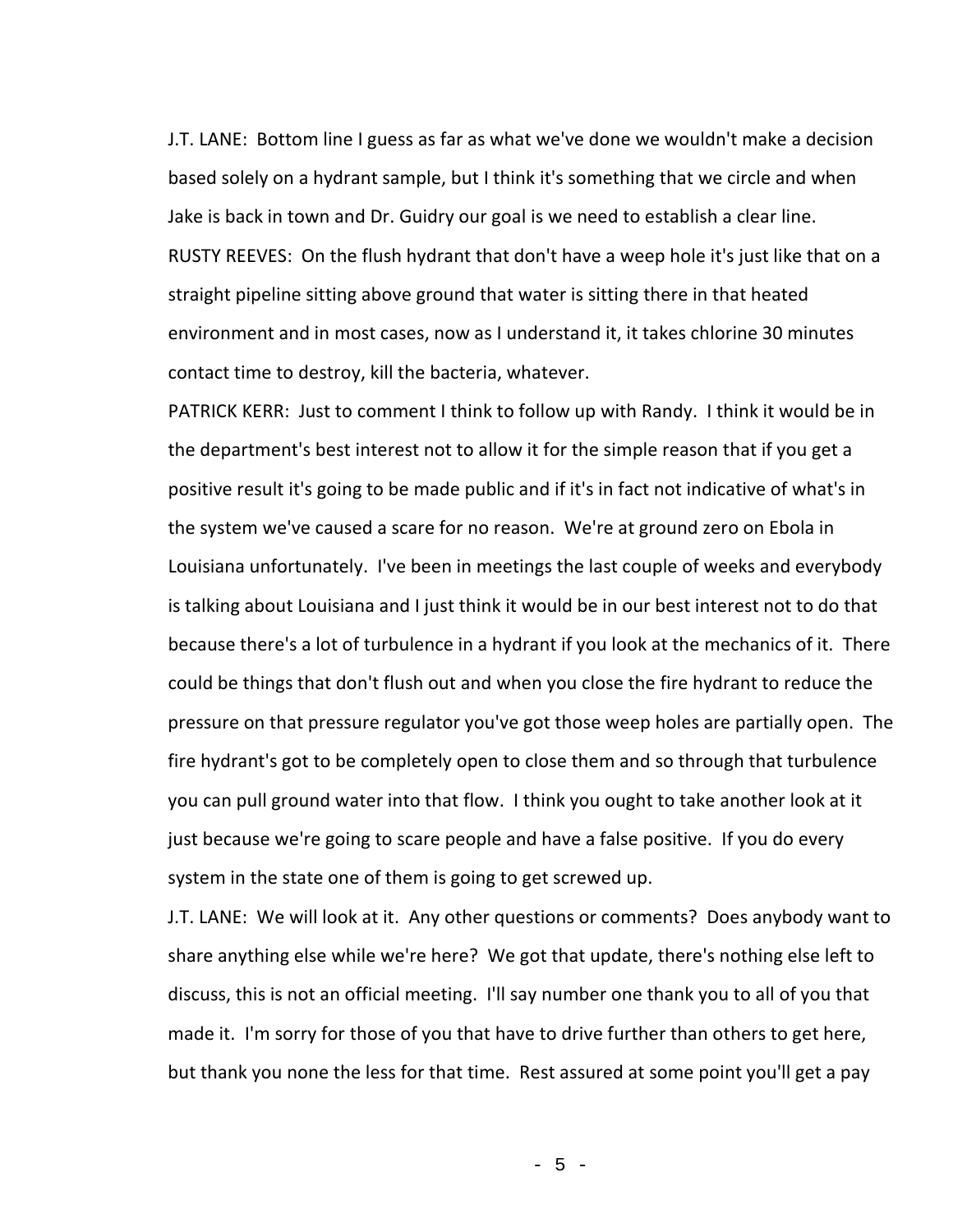back on the work for that. Thank you very much.

RANDY HOLLIS: We do have one question. This is not official, just while we're here, that we can be thinking about as we go through these final versions we see the parenthesis DS and SS and as I take that DS is for design standard and then SS is for sanitary survey. Is this going to conflict with the grandfathering later on? In other words, for example under storage it talks about we need to have two clear wells and that was I think listed at design standard and sanitary survey. Well, if I don't have two clear at one of my plants cause it was built 60 years ago and we put that in here as a sanitary survey am I going to get dinged at one of my plants because I don't have two clear wells? J.T. LANE: What we need to do is that after the work with the grandfathering committee is done then we're going to have to cross check and make sure the system, even as we're implementing new, I mentioned before the new health department software for the new technology provider. It's actually eliminating a lot of our filing systems and we're still working through the impact on engineering. The hope is A if we have to go through manually and make sure there's no conflict we will, but I think what we want to do is make sure the system is catching as much as possible so we can catalog if it's grandfathered in when the survey time comes around that they are not (inaudible) grandfathering. The sanitary report should be customized to whatever clause that would apply to it.

RANDY HOLLIS: I think some of these are good check list items, I agree with them. But if we have something that's listed as a sanitary survey, a physical component that I just can't, without spending five million dollars, I can't do.

CHRIS RICHARD: I noticed this last time, some of the reports they'll have a statement that this applies only for sanitary survey in the portion of the code in the verbiage and that it doesn't apply for design only. I don't think we should say that in the code, that

- 6 -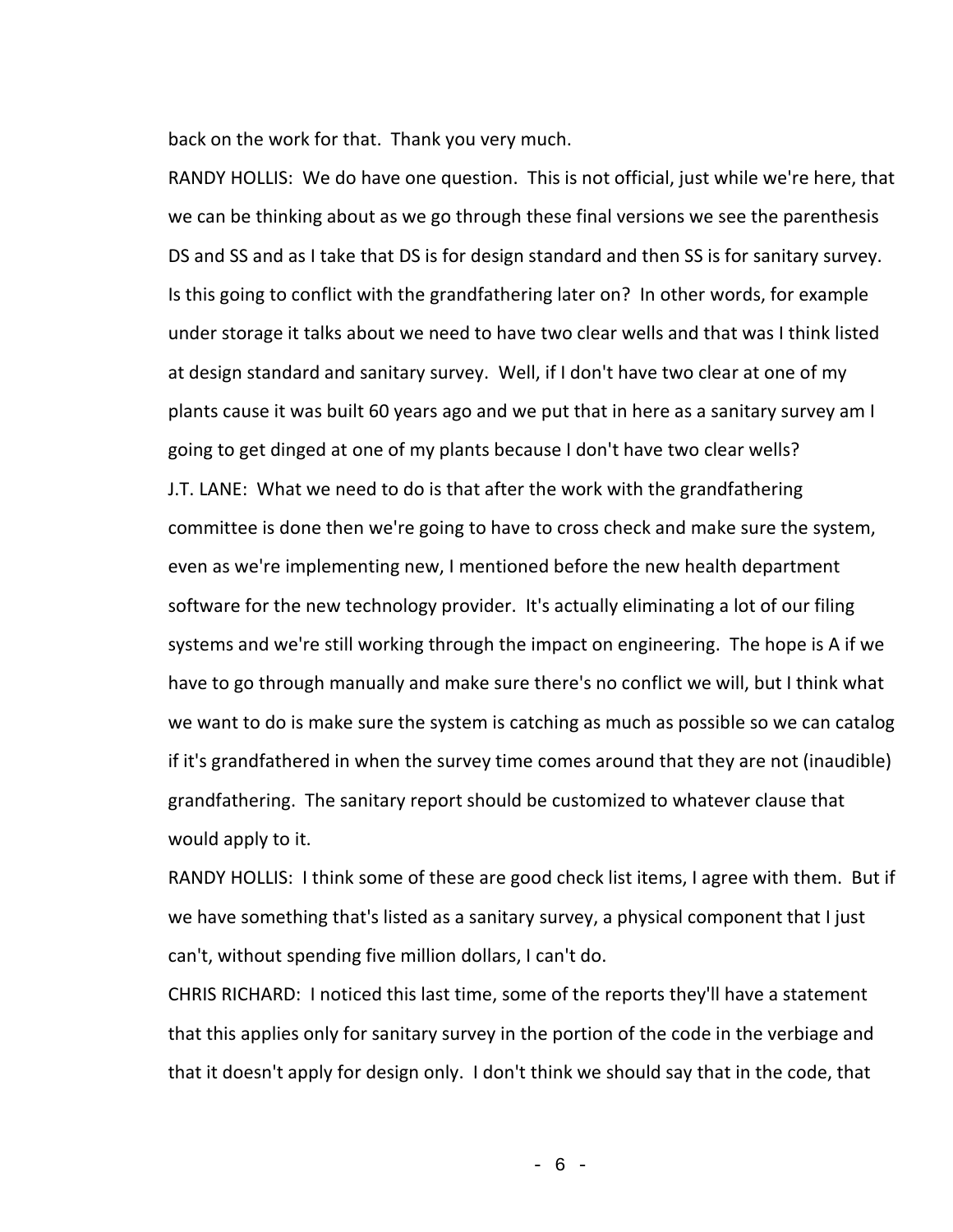has to be addressed in the grandfathering clause because my understanding of the way this code works is if I design a plant today, once this code is in place and it's constructed, then that plant will be subject to a sanitary survey up to the code at which it was permitted at. So you can't have clauses in there that say it doesn't apply to a sanitary survey because it most certainly does for that plant that I design. We can't have that language that we've been reading in the past couple of meetings saying this doesn't apply to sanitary surveys, can't be in the code it has to be addressed elsewhere so I think it needs to be taken out of the code.

PATRICK KERR: I agree.

GREG GORDON: I don't know it was ever imagined it would be in the code. CARYN BENJAMIN: That was just purely to note how we're going to arrange it later. GREG GORDON: It's not like what J.T. is saying we have to go back and cross check everything so we have some understanding. I think the customization that you talked about is very, very necessary.

J.T. LANE: That's sort of the root of what I think one of the major causes (inaudible) a lot of confusion and frustration. That we weren't necessarily able to provide that level of service so that's what we're trying to do is make sure that we are doing that consistent with the time at which the system was designed and built. Then that's not to say I think beyond that we're still going to need to work through issues we can easily come up with planning to get, grandfathering is going to work as a transition. I think we're going to talk about that as part of that, but ultimately what should be expected over a five year time period or ten year time period planning for investment and making sure, I don't think part of those, but that is also part of the long-term solution to eventually what we are adopting we agree is best practice and so the crux is how do we really aspire to achieve that fully for those that are not new.